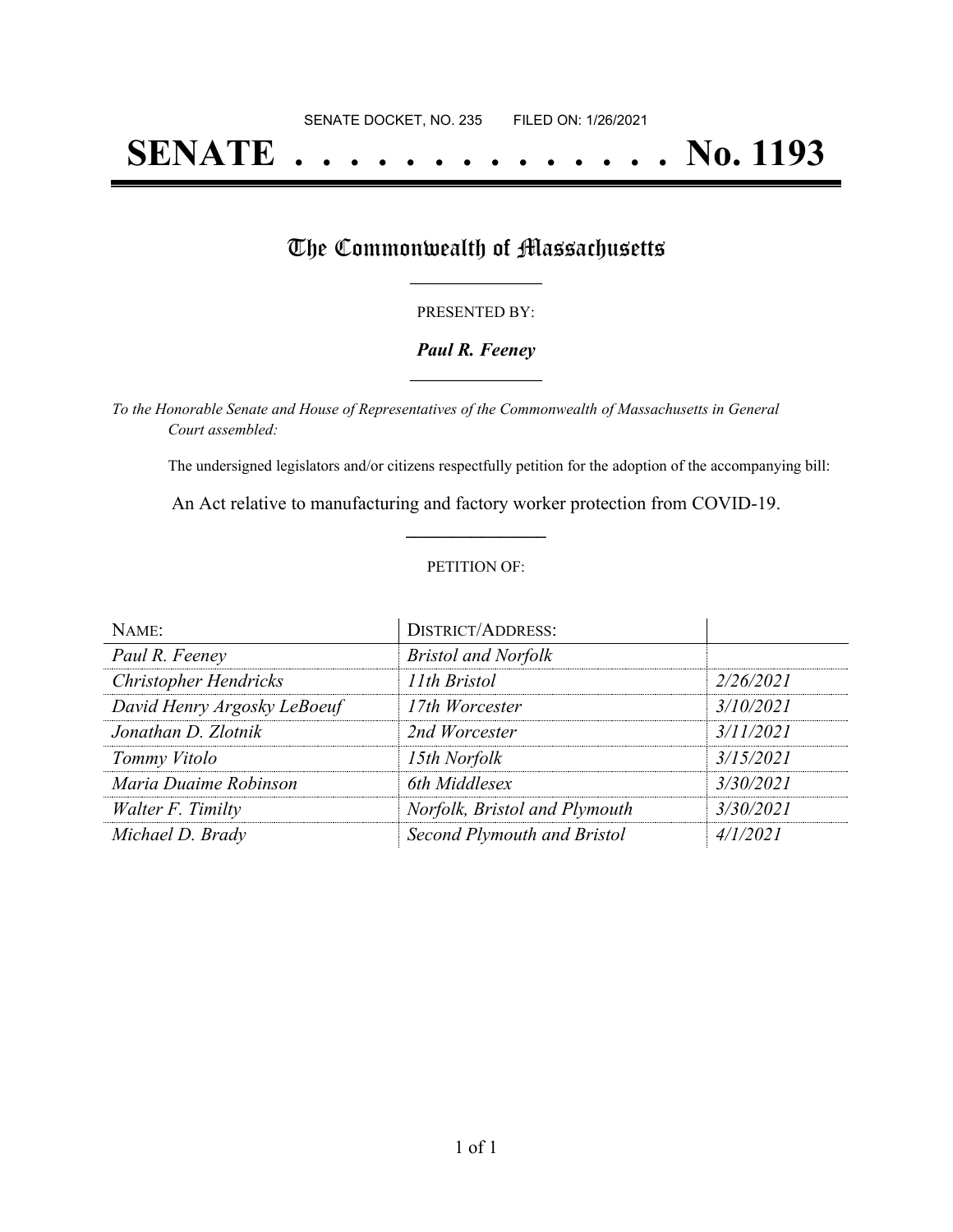# SENATE DOCKET, NO. 235 FILED ON: 1/26/2021 **SENATE . . . . . . . . . . . . . . No. 1193**

By Mr. Feeney, a petition (accompanied by bill, Senate, No. 1193) of Paul R. Feeney, Christopher Hendricks, David Henry Argosky LeBoeuf, Jonathan D. Zlotnik and other members of the General Court for legislation relative to manufacturing and factory worker protection from COVID-19. Labor and Workforce Development.

## The Commonwealth of Massachusetts

**In the One Hundred and Ninety-Second General Court (2021-2022) \_\_\_\_\_\_\_\_\_\_\_\_\_\_\_**

**\_\_\_\_\_\_\_\_\_\_\_\_\_\_\_**

An Act relative to manufacturing and factory worker protection from COVID-19.

*Whereas,* The deferred operation of this act would tend to defeat its purpose, which is to provide protection to the Commonwealth's manufacturing workforce, as they are at an increased risk of contracting COVID-19 due to work that cannot be performed remotely and puts workers in close proximity with others, often touching many of the same surfaces and sharing tools, therefore it is hereby declared to be an emergency law, necessary for the immediate preservation of the public health and convenience.

Be it enacted by the Senate and House of Representatives in General Court assembled, and by the authority *of the same, as follows:*

| SECTION 1. For the purposes of this act, the following words shall, unless the context |  |  |
|----------------------------------------------------------------------------------------|--|--|

2 clearly requires otherwise, have the following meanings:

3 "Close contact", living in the same household as a person who has tested positive for

4 COVID-19; caring for a person who has tested positive for COVID-19; being within 6 feet of a

- 5 person who has tested positive for COVID-19 for approximately 15 minutes; coming in direct
- 6 contact with secretions, for example the sharing of utensils or being coughed on, of a person who
- 7 has tested positive for COVID-19 while that person was symptomatic; or similar contact as
- 8 determined by the department of public health.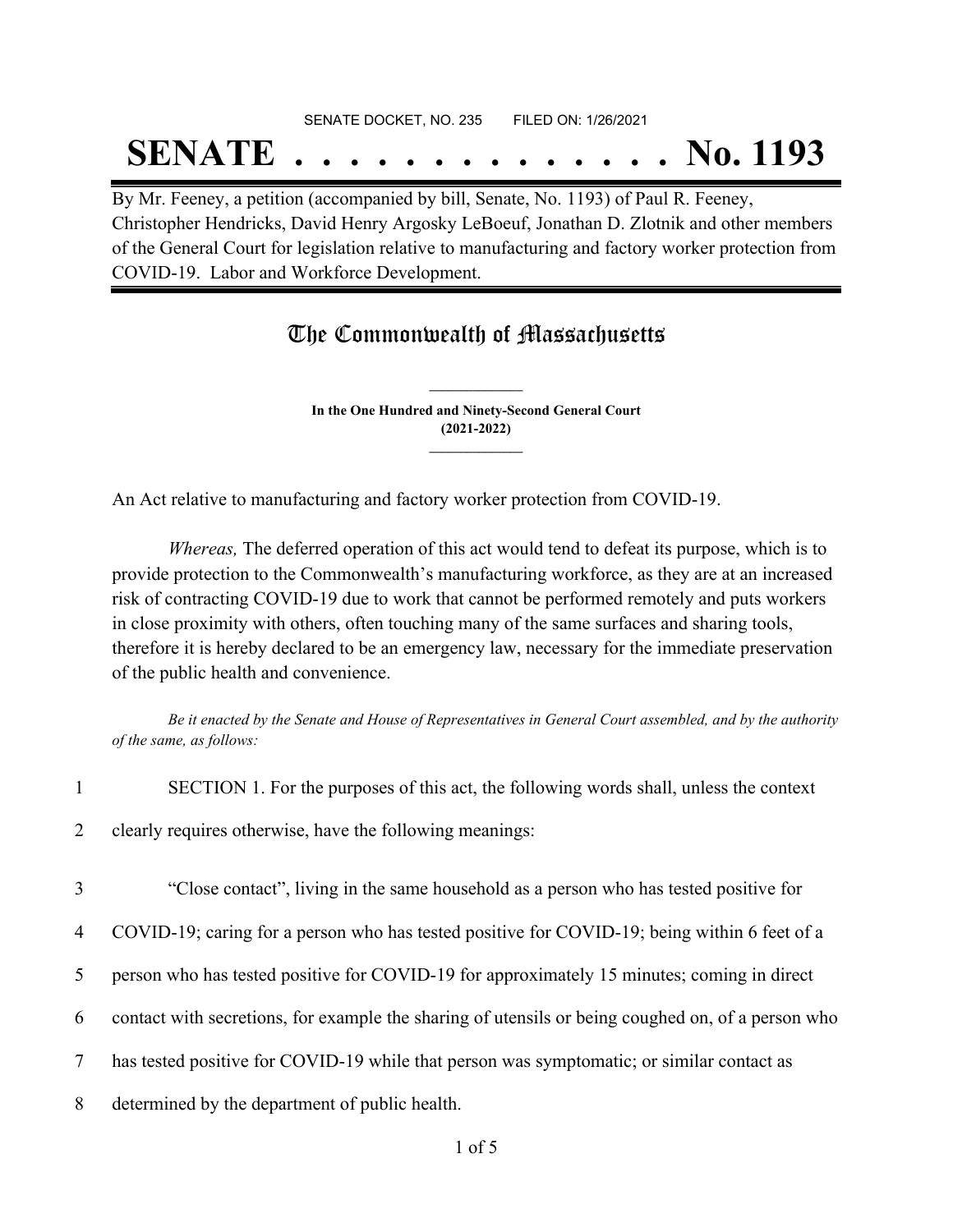| "Employee" or "worker", an individual employed in a manufacturing capacity in the |
|-----------------------------------------------------------------------------------|
| 10 commonwealth.                                                                  |

| 11 | "Local COVID-19 contact", an employee of a local board of health designated by said              |
|----|--------------------------------------------------------------------------------------------------|
| 12 | board as the point of contact for reporting and COVID-19 information.                            |
| 13 | "Personal protective equipment", equipment worn to minimize exposure to hazards that             |
| 14 | cause illnesses, including masks, gloves, gowns and face shields.                                |
| 15 | "Potential COVID-19 symptoms", signs of a fever, a measured temperature above 100.3              |
| 16 | degrees or greater, a cough or trouble breathing.                                                |
| 17 | SECTION 2. (a) Prior to starting a shift, each employee shall self-certify to their              |
| 18 | supervisor that they (i) have no potential COVID-19 symptoms within the past 24 hours; (ii)      |
| 19 | have not had close contact and; (iii) have not been asked to self-isolate or quarantine by their |
| 20 | doctor or a local public health official.                                                        |
| 21 | (b) Employees unable to self-certify shall be directed to leave the location and seek            |
| 22 | medical attention and applicable testing by their health care provider. Employees directed to    |
| 23 | leave shall not return to work until cleared by a medical professional.                          |
| 24 | (c) Employers shall grant no less than 14 days of paid sick leave to any employee self-          |
| 25 | reporting potential COVID-19 symptoms or close contact, even if testing availability is limited  |
| 26 | or workers are awaiting results.                                                                 |
| 27 | (d) Medical professionals or trained individuals as defined by the department of public          |

health shall temperature screen employees who work in a confined space or inside a closed

of 5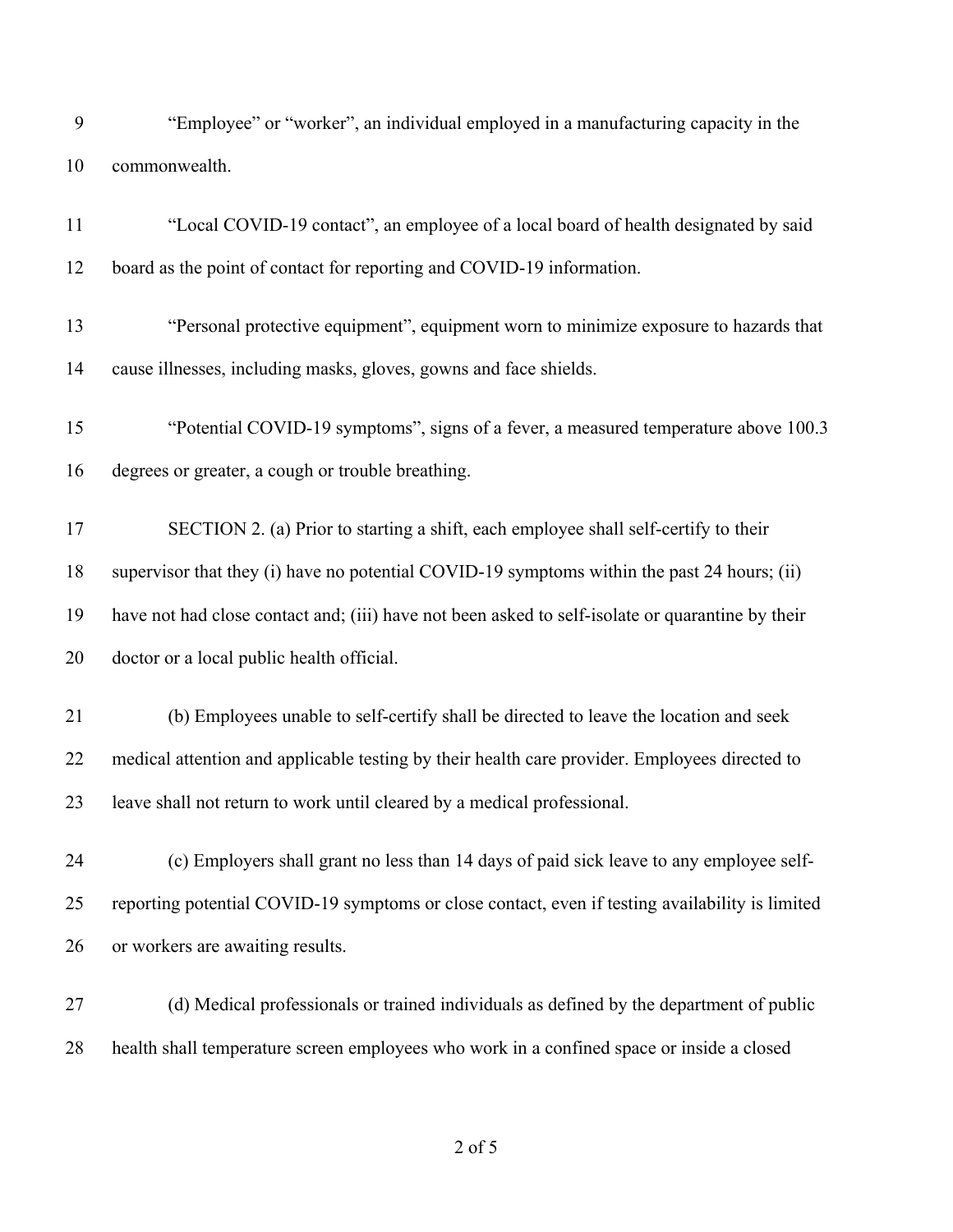building envelope, provided that such screenings are out of view of all other employees and results are kept private.

 (e) In the event that an employee affiliated with a union self-reports potential COVID-19 symptoms, close contact or a positive test for COVID-19, the employer shall notify the designated representative for said union.

 SECTION 3. (a) Workers shall remain not fewer than 6 feet apart from one another at all times to eliminate the potential of cross contamination.

 (b) If workers are unable to remain not fewer than 6 feet apart from one another, each shall wear personal protective equipment and employers shall adopt new procedures to allow for more social distancing between workers. New procedures may include, but are not limited to, the slowing of assembly lines.

 (c) Employers shall, to the extent practicable, utilize engineering controls to reduce potential exposure. Such engineering controls may include, but are not limited to, installation of high-efficiency air filters, increase in ventilation rates, and construction of physical barriers.

- (d) Employee shifts, breaks and lunches shall be staggered to minimize unnecessary congregation and allow for cleaning and disinfecting.
- SECTION 4. Employers shall provide all employees with personal protective equipment consistent with U.S. Department of Labor Occupational Safety and Health Administration guidance, to wear during their shifts.

 SECTION 5. (a) Employers shall display laminated COVID-19 safety guidelines and handwashing instructions above all sinks.

of 5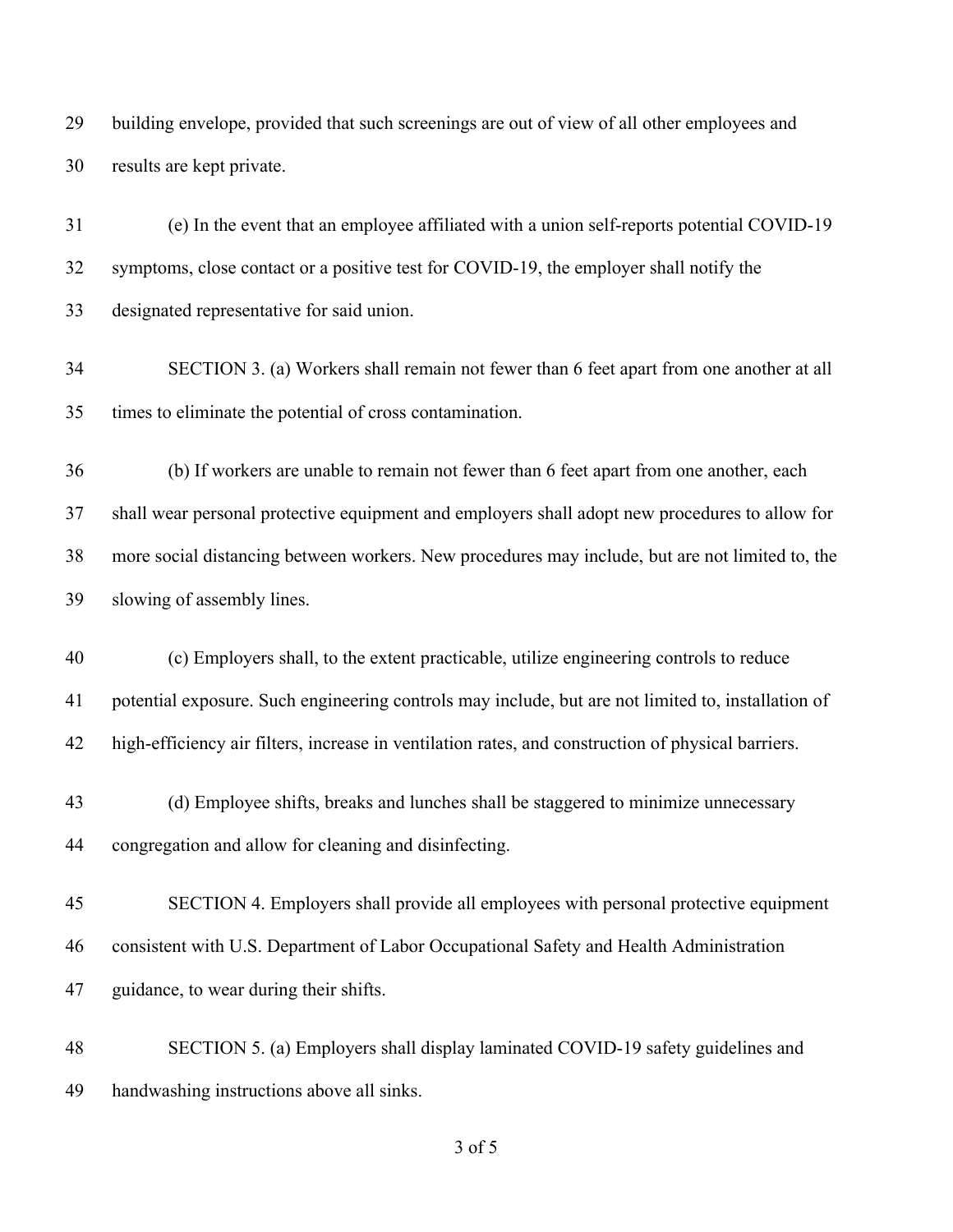| 50 | (b) All restroom facilities shall be cleaned and disinfected regularly. All handwashing           |
|----|---------------------------------------------------------------------------------------------------|
| 51 | stations shall be stocked with soap, hand sanitizer and paper towels at all times                 |
| 52 | (c) All surfaces shall be cleaned and disinfected regularly and between shifts, including         |
| 53 | but not limited to machinery, workspaces, door handles, light switches, keyboards, phones and     |
| 54 | high touch points.                                                                                |
| 55 | (d) All common areas and meeting areas, as determined by employers, shall be cleaned              |
| 56 | and disinfected not less than once per day.                                                       |
| 57 | (e) Employers shall, to the extent practicable, utilize disinfectants listed by the               |
| 58 | Environmental Protection Agency as qualified for use against SARS-CoV-2.                          |
| 59 | (f) The department of public health shall promulgate regulations consistent with this act         |
| 60 | relative to additional safety guidance, facility cleaning and disinfecting requirements and to    |
| 61 | implement to requirements of this act.                                                            |
| 62 | SECTION 6. (a) Each local health department shall designate a local COVID-19 contact.             |
| 63 | (b) In the event that any employee self-reports potential COVID-19 symptoms, close                |
| 64 | contact or a positive test for COVID-19 to an employer, the employer shall notify the relevant    |
| 65 | local COVID-19 contact.                                                                           |
| 66 | (c) In the event that any employee self-reports potential COVID-19 symptoms, close                |
| 67 | contact or a positive test for COVID-19 to a local health board, the local COVID-19 contact shall |
| 68 | notify the relevant employer.                                                                     |

of 5